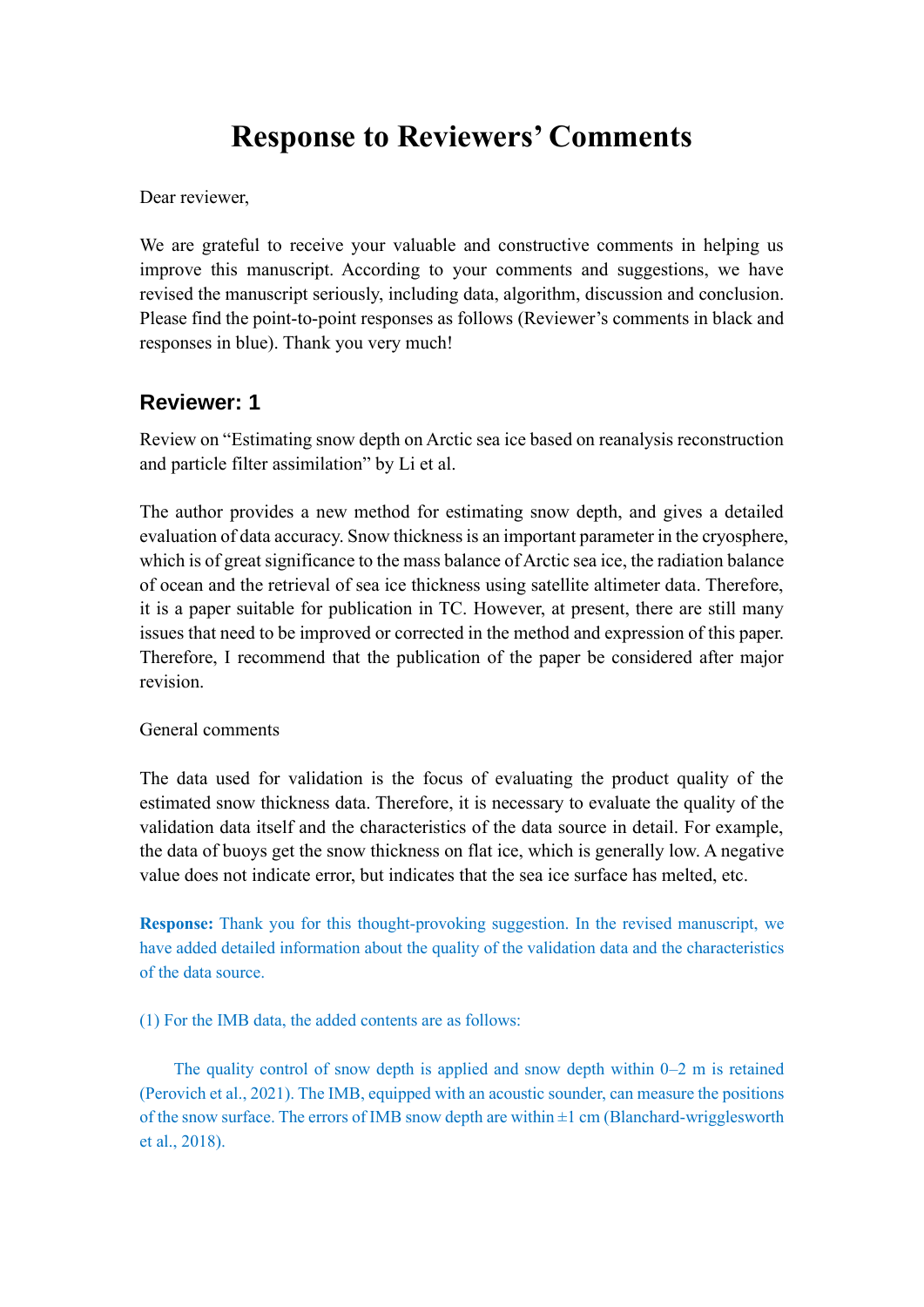References:

- Perovich, D., Richter-Menge, J., and Polashenski, C.: Observing and understanding climate change: Monitoring the mass balance motion, and thickness of Arctic sea ice, CRREL-Dartmouth Mass Balance Buoy Program, http://imb-crrel-dartmouth.org/, last access: 20 November 2021.
- Blanchard-Wrigglesworth, E., Webster, M.A., Farrell, S.L., and Bitz, C.M.: Reconstruction of Snow on Arctic Sea Ice. J. Geophys. Res. Oceans, 123(5), 3588-3602, https://doi.org/10.1002/2017JC013364, 2018.

(2) For the OIB data, we have added two additional OIB products and the added contents are as follows:

The Operation IceBridge (OIB) mission is proposed for filling the data gap between ICESat and ICESat-2, providing snow depth on sea ice, sea ice thickness, and sea ice type information in the Arctic. These data are widely applied to evaluate satellite-derived or simulated snow depth values. In this study, three OIB products are used which are available to the public: (i) the IceBridge Sea Ice Freeboard, Snow Depth, and Thickness Quick Look, Version 1 (hereafter referred to as  $OIB_{OL}$ ), covering the period 2012-2019; (ii) the IceBridge L4 Sea Ice Freeboard, Snow Depth, and Thickness, Version 1 (IDCSI4, hereafter referred to as OIB<sub>IDCSI4</sub>), covering the period 2009-2013; and (iii) the Snow Depth on Arctic Sea Ice Data Set (Newman et al., 2014) which is provided by the NOAA (hereafter referred to as  $OIB<sub>NOAA</sub>$ ), covering the periods 2009-2012 and 2014-2015. OIB<sub>QL</sub> has a mean bias of about -5 cm, underestimating snow depth (Kwok et al., 2017). OIB $_{\text{IDCS14}}$  product tends to underestimate snow depth (mean bias is about -1 cm) and OIB<sub>NOAA</sub> tends to overestimate snow depth (mean bias is about 2 cm).

#### References:

- Newman, T., Farrell, S. L., Richter-Menge, J., Elder, B., Connor, L., Kurtz, N., and McAdoo, D.: Assessment of radar-derived snow depth measurements over Arctic sea ice. J. Geophys. Res.: Oceans, 119, 8578-8602, https://doi.org/10.1002/2014JC010284, 2014.
- Kwok, R., Kurtz, N. T., Brucker, L., Ivanoff, A., Newman, T., Farrell, S. L., King, J., Howell, S., Webster, M. A., Paden, J., Leuschen, C., MacGregor, J. A., Richter-Menge, J., Harbeck, J., and Tschudi, M.: Intercomparison of snow depth retrievals over Arctic sea ice from radar data acquired by Operation IceBridge. The Cryosphere, 11(6), 2571-2593. https://doi.org/10.5194/tc-11-2571-2017, 2017.
- (3) For the MOSAiC data, the added contents are as follows:

Snow buoys include four independent sonar measurements. A negative value does not indicate the error, but indicates that the sea ice surface has melted (Nicolaus et al., 2021).

## Reference:

Nicolaus, M., Hoppmann, M., Lei, R., Belter, H. J., Fang, Ying-Chih., Rohde, J.: Snow height on sea ice, meteorological conditions and drift of sea ice from autonomous Snow Buoys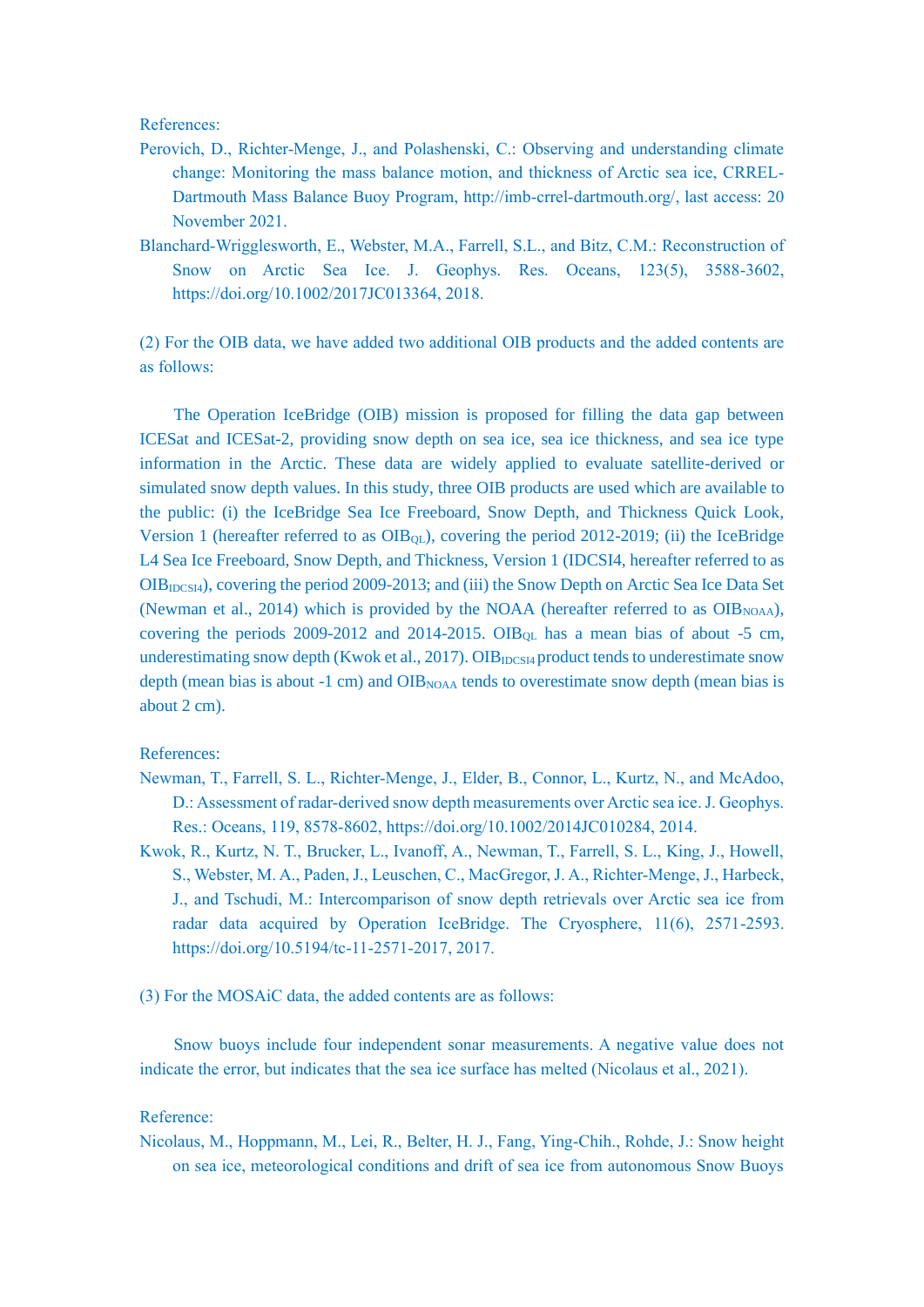# during MOSAiC 2019/20. PANGAEA, https://doi.pangaea.de/10.1594/PANGAEA.933742 (dataset in review), 2021.

This is a paper that introduces new methods and new data. The access path of new data should be given in the data availability section.

**Response:** According to the suggestion, we have uploaded the data to the National Tibetan Plateau Data Center. The data is now available at http://data.tpdc.ac.cn/en/disallow/5f33769e-8cd9-400e-ab2b-1b75657bec9f/.

Specific comments

Line 30: "limits solar radiation absorption" changes to "limits solar radiation absorption by the ocean".

**Response:** According to the suggestion, we have changed "limits solar radiation absorption" to "limits solar radiation absorption by the ocean".

Line 33: "Meltwater originating from thin snow" not just from thin snow, so, changes to "snow and ice surface"

**Response:** According to the suggestion, we have changed "Meltwater originating from thin snow" to "Meltwater originating from thin snow and ice surface".

2 Data: Instead of just listing data, we should give application purposes of different data at the beginning, which will make readers more understand the research ideas.

**Response:** Thank you for this thought-provoking suggestion. In the revised manuscript, we have given application purposes of different data at the beginning of each data introduction.

3 Line 100 "Data pertaining to the ten subregions covering the period from 2012–2020 are selected" --This sentence has been repeated several times.

**Response:** Thank you for this thought-provoking suggestion. In the revised manuscript, we have deleted the repeated sentences in sections 2.2 and 2.3.

4 Ice mass balance buoy (IMB) data are retrieved from the Cold Regions Research and Engineering Laboratory (CRREL)-Mass Balance Buoy Program-- This data base is initiated by the CRREL, but is jointly maintenanced by the CRREL and University of **Dartmouth** 

**Response:** Thank you for this thought-provoking suggestion. In the revised manuscript, we have changed "Ice mass balance buoy (IMB) data are retrieved from the Cold Regions Research and Engineering Laboratory (CRREL)-Mass Balance Buoy Program" to "IMB data base is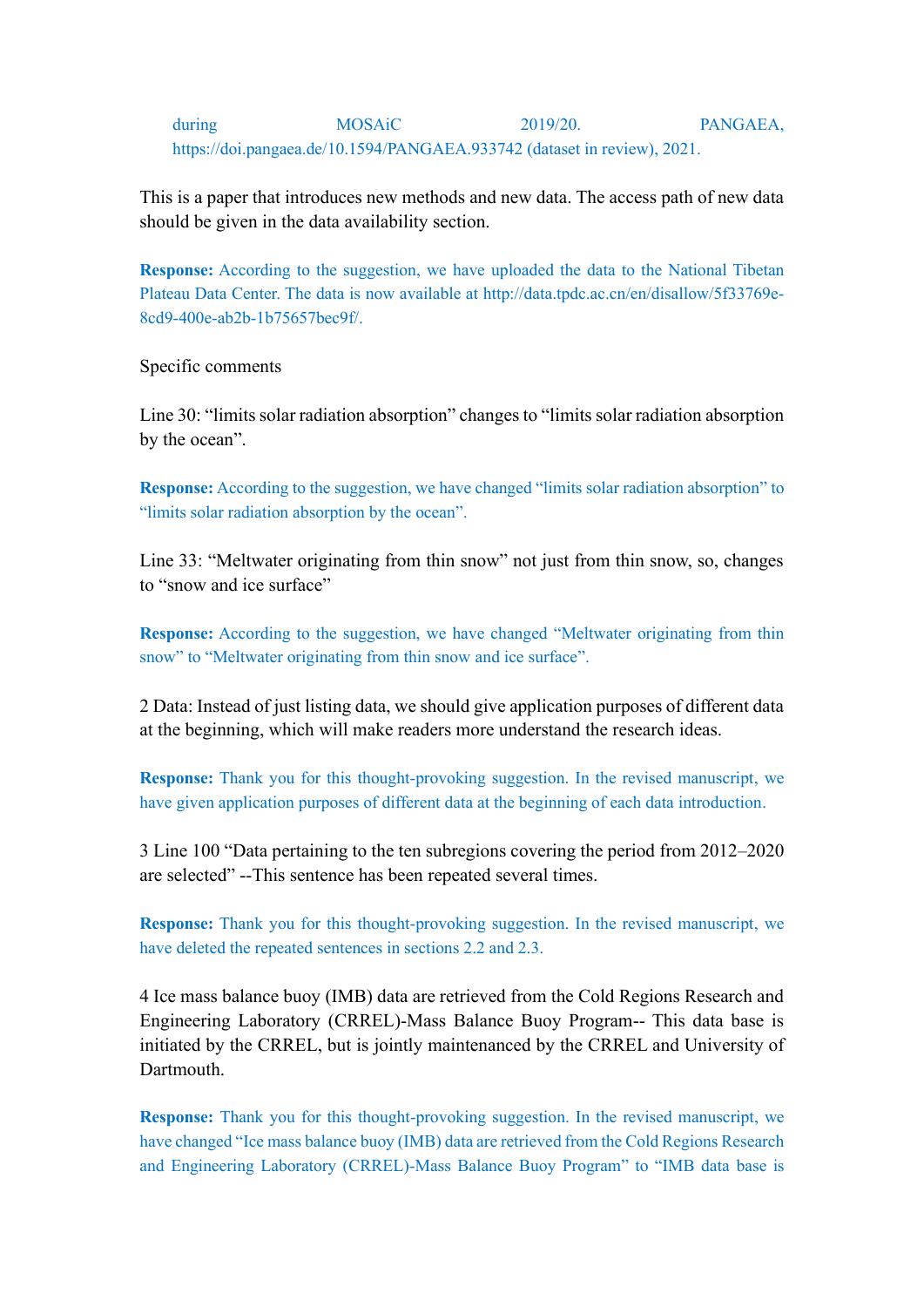initiated by the Cold Regions Research and Engineering Laboratory (CRREL), but is jointly maintenanced by the CRREL and University of Dartmouth".

5 Line 125 "This dataset is developed to monitor the sea ice volume": The IMB cannot monitor the ice volume because it is not the point measurement.

**Response:** We extremely agree with this suggestion. In the revised manuscript, we have changed "This dataset is developed to monitor the sea ice volume and mass balance to better understand climate change" to "This dataset is developed to monitor the mass balance of the sea ice cover to better understand climate change".

6 Line 170: Blowing snow lost to leads: wind forcing causes any snow lost from the new snow layer to lead/open water: When the sea ice is relatively compact, the destination of wind blown snow may not be in the waterway or open water, but also in the downwind direction of the ice ridge. Therefore, the snow depth of level ice is generally smaller than that over the ridge.

Refer to:

Wagner, DN, Shupe, MD, Persson, OG, Uttal, T, Frey, MM, Kirchgaessner, A, Schneebeli, M, Jaggi, M, Macfarlane, AR, Itkin, P, Arndt, S, Hendricks, S, Krampe, D, Ricker, R, Regnery, J, Kolabutin, N, Shimanshuck, E, Oggier, M, Raphael, I, Lehning, M. 2021. Snowfall and snow accumulation processes during the MOSAiC winter and spring season. The Cryosphere Discussions: 1-48. DOI: https://doi.org/10.5194/tc-2021-126.

Lei R\*, Tian-Kunze X, Li B, Heil P, Wang J, Zeng J, Tian Z. 2017. Characterization of summer Arctic sea ice morphology in the 135°-175°W sector using multi-scale methods, Cold Regions Science and Technology, 133, 108–120.

**Response:** Thank you for this thought-provoking suggestion. We agree that the destination of wind-blown snow may not only be in the lead/open water, but also in the downwind direction of the ice ridge. The roughness of the ice ridge is large, and the wind-blown snow is hindered by the ice ridge and distributed around the ice ridge. Therefore, the snow depth of level ice is generally smaller than that over the ridge. Ice ridges are mainly distributed in multi-year ice areas, and they have an impact on the distribution of snow depth in local areas. Parametric processes considered in this paper will affect the snow depth in the whole Arctic, so the influence is greater than that of the ice ridge. Although the blowing snow lost to ice ridge is not considered in the parameterization process of the model at present, the final snow depth estimates assimilate the satellite-derived snow depth and can capture the high snow depths over the ice ridge, which weakens the impact caused by the lack of consideration of ice ridge in NESOSIM M model. In the future, we can deeply study the influence of ice ridge over snow depth and try to parameterize the process of blowing snow lost to ice ridge and introduce it into the numerical model, so as to improve the model. In the revised manuscript, we have added the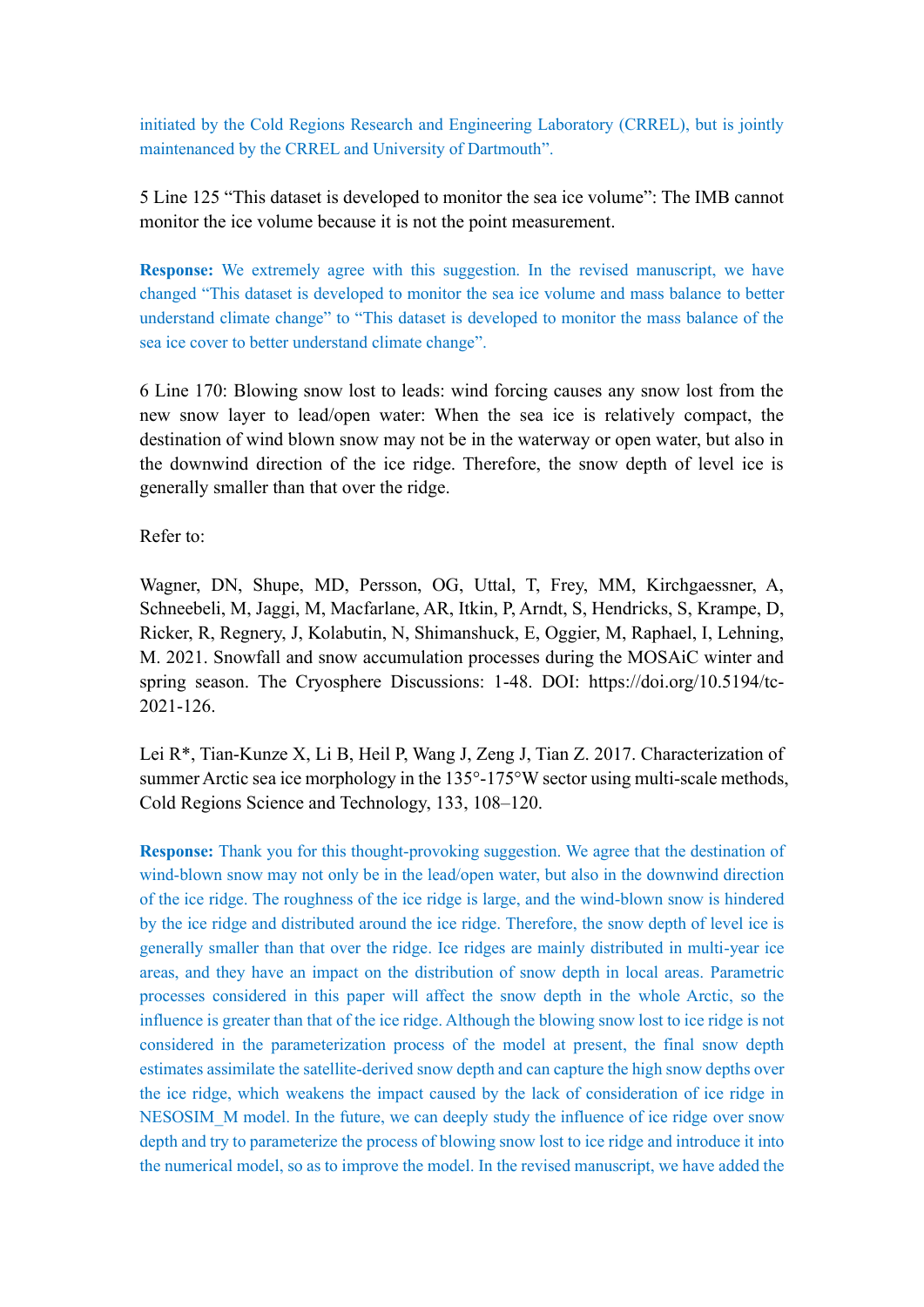limitations of the parameterization process in section 5 and proved that the assimilated snow depth obtained in this paper had captured the high snow depth over the ice ridge, indicating the advantages of the model after the assimilation of satellite-derived snow depth.

#### (1) In section 2.5, we added the introduction of Landsat 8:

Landsat 8 was launched on February 11, 2013, and was equipped with the Operational Land Imager (OLI) and Thermal Infrared Sensor (TIRS). OLI includes nine bands. Except for the panchromatic band with a spatial resolution of 15 m, the remaining eight bands have a spatial resolution of 30 m. Due to its high resolution, it can find finer details on sea ice. Therefore, Landsat 8 Level 1 Terrain Corrected (L1T) product is downloaded to distinguish the ice ridges.

(2) In section 5.2, we added the related content of ice ridges according to the Landsat 8:

Based on Landsat 8 images, it was found that ice ridges were distributed in the Beaufort Sea on March 22, 2020, while there were no ridges in the same area on March 6 (Fig. 11(a) and (b)), indicating that ice ridges were generated from March 6 to March 22. NESOSIM\_M snow depth on March 22 was greater than on March 6, but NESOSIM\_M snow depth decreased from March 15 to March 22 (Fig. 11(c)). The existence of an ice ridge will promote snow accumulation, and the snow depth over the ice ridge is higher than that of level ice (Lei et al., 2017; Wagner et al., 2021). The NESOSIM\_M ignored the influence of the existence of ice ridge on snow depth. Meanwhile, the change of NESOSIM\_M-PF snow depth well reflected the increase of snow depth over the ice ridge (Fig.  $11(c)$ ). Point A represented the NESOSIM M-PF snow depth on March 6 (i.e., 11.3 cm), and point B represented the NESOSIM M-PF snow depth on March 22 (i.e., 16.0 cm), with an increase of 4.7 cm. From March 6 to March 22, NESOSIM\_M-PF snow depth increased. The snow depth increased rapidly from March 17 and reached the local maximum on March 22. It proves that the NESOSIM\_M-PF can capture the high snow depths over the ice ridge and weaken the impact caused by the lack of consideration of ice ridge in the NESOSIM\_M. In the future, we will try to parameterize the process of blowing snow lost to ice ridge and introduce it into the numerical model to improve the NESOSIM\_M.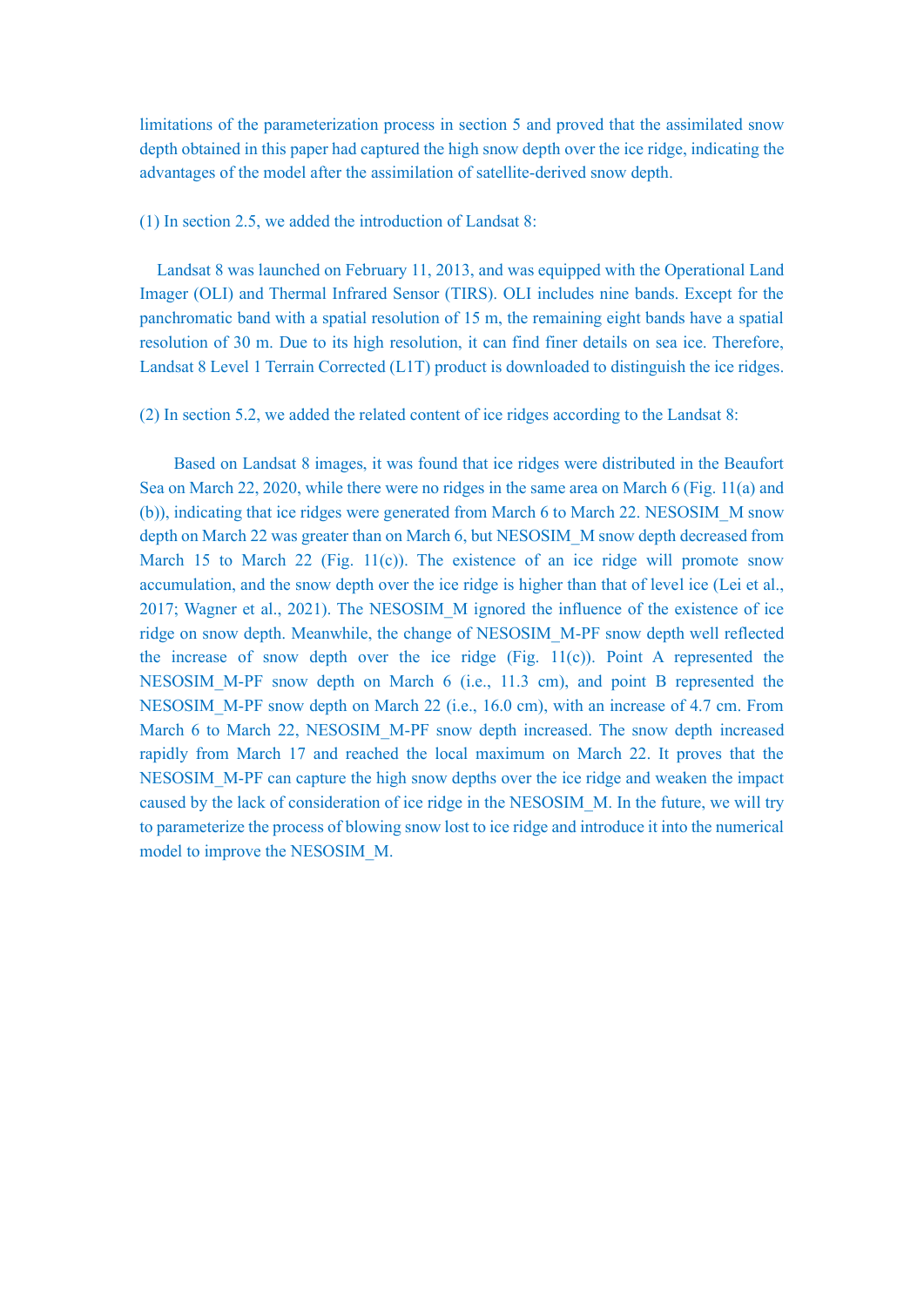

**Fig 11.** Distribution of the ice ridge in the Beaufort Sea on (a) March 6, 2020, and (b) March 22, 2020. (c) Variations in NESOSIM\_M-PF and NESOSIM\_M snow depth in the red box (the box is shown in (a) and (b)) in March 2020. Note that the blue arrow of (b) shows the location of ice ridges, point A and B in (c) represent the NESOSIM\_M-PF snow depth on March 6 and March 22, respectively.

#### References:

- Lei, R., Tian-Kunze, X., Li, B., Heil, P., Wang, J., Zeng, J., Tian, Z.: Characterization of summer Arctic sea ice morphology in the 135°-175°W sector using multi-scale methods, Cold Reg. SCI. Technol., 133, 108-120, https://doi.org/10.1016/j.coldregions.2016.10.009, 2017.
- Wagner, D. N., Shupe, M. D., Persson, O. G., Uttal, T., Frey, M.M., Kirchgaessner, A., Schneebeli, M., Jaggi, M., Macfarlane, A. R., Itkin, P., Arndt, S., Hendricks, S., Krampe, D., Ricker, R., Regnery, J., Kolabutin, N., Shimanshuck, E., Oggier, M., Raphael, I., Lehning, M.: Snowfall and snow accumulation processes during the MOSAiC winter and spring season. The Cryosphere Discussions: 1-48, DOI: https://doi.org/10.5194/tc-2021- 126, 2021.

7 Line 195 "the 2-m temperature (Tair) is higher than 0 ℃": Snow may also melt below 0 degrees Celsius, mainly due to solar radiation.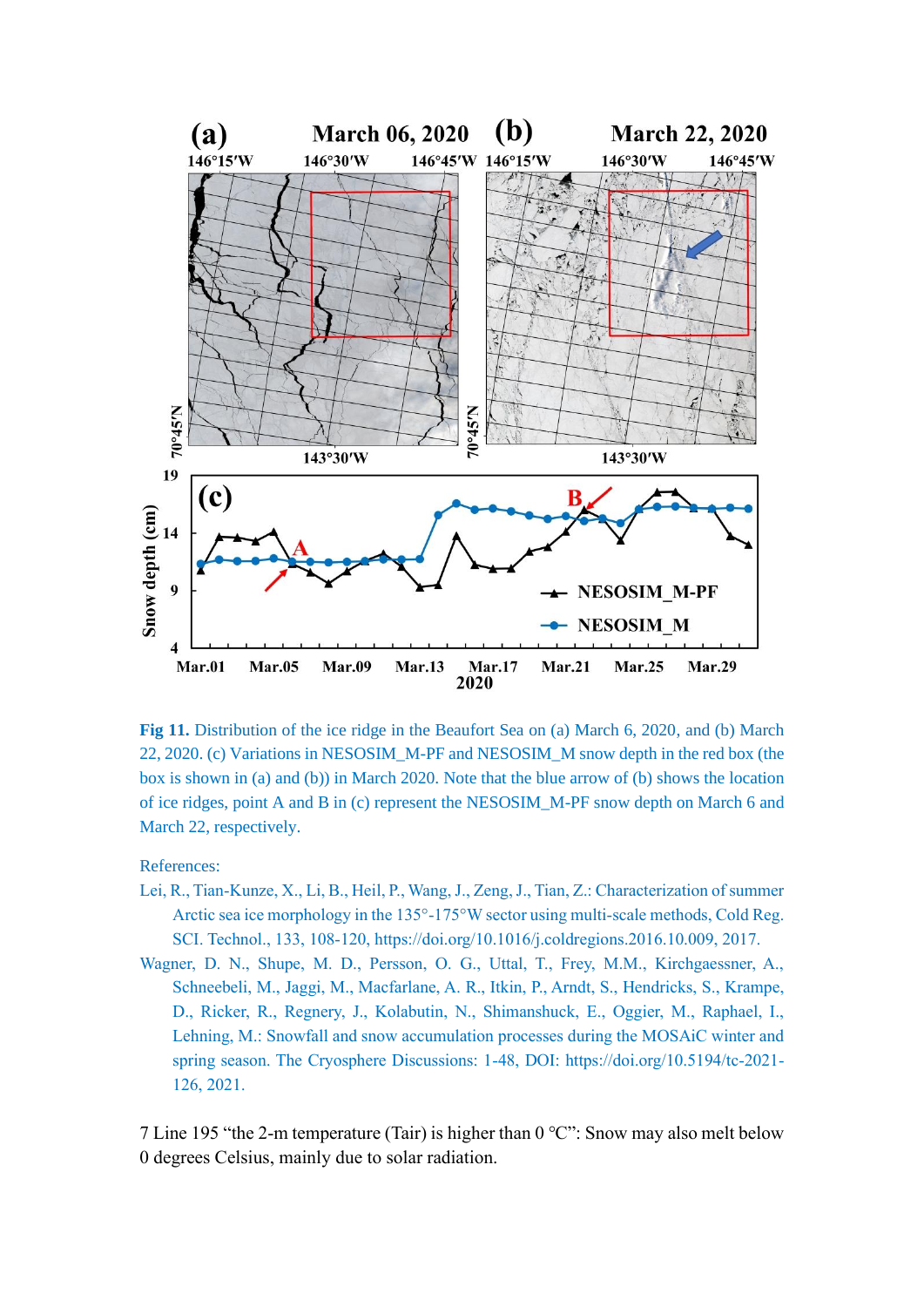Refer to:

Bliss, A. C., & Anderson, M. R. (2018). Arctic Sea Ice Melt Onset Timing From Passive Microwave-Based and Surface Air Temperature-Based Methods. Journal of Geophysical Research: Atmospheres, 123(17), 9063-9080.

**Response:** Thank you for this thought-provoking suggestion. We agree that snow may also melt below 0 ℃, mainly due to solar radiation. Different studies have adopted different thresholds to determine the melt onset (MO). Bliss and Anderson (2018) compared the MO obtained by three different thresholds. They found that MO using 0 ℃ or thresholds from Rigor et al. (2000) was later than that using the threshold of -1 ℃. There are also studies using -0.5 °C (Lindsay, 1998) and -1.9 °C (Andreas and Ackley, 1982) as thresholds. Under different circumstances, such as changes in salinity will change the melting point of snow. We use 0 °C as the threshold to judge the existence of the melting term, which will inevitably underestimate the snow loss caused by snow melting. The model starts running in mid-August because there is heavy snowfall in the central Arctic in August, and great snow melting events in June and July have been avoided (Petty et al., 2018). In mid-August, sea ice is mainly distributed in the central Arctic, and snow melting events also mainly occur in the central Arctic. Stroeve et al. (2006) revealed that the MO determined by the threshold closer to 0 °C would agree more closely with passive microwave (PMW)-based MO dates for the sea ice within the central Arctic. Therefore, we choose  $0^{\circ}$ C as the threshold, assuming that when the air temperature is less than  $0^{\circ}$ C, the snow melting term is negligible. According to the suggestion, we have added references to explain why we chose 0 ℃ as the threshold and discussed limitations for the current snow melting process.

(1) In section 3.2.2, we added reasons for selecting the threshold of 0 ℃ as follows:

The mid-August is selected because there is heavy snowfall in the central Arctic, and great snow melting events in June and July have been avoided (Petty et al., 2018). In mid-August, sea ice is mainly distributed in the central Arctic, and snow melting events also mainly occur in the central Arctic. For the sea ice within the central Arctic, Stroeve et al. (2006) revealed that the melt onset (MO) determined by the threshold closer to  $0^{\circ}$ C would agree more closely with passive microwave (PMW)-based MO dates. Therefore, we choose 0 °C as the threshold. When the 2-m temperature  $(T_{air})$  is higher than 0 °C, we consider that there occurs a snow melting process on sea ice.

(2) In section 5.2, we added limitations for selecting the threshold of  $0^{\circ}$ C as follows:

Moreover, snow may also melt below 0 ℃, mainly due to solar radiation. Different studies have adopted different thresholds to determine the MO. Bliss and Anderson (2018) compared the MO obtained by three different thresholds, and found that MO using  $0^{\circ}$ C or thresholds from Rigor et al. (2000) was later than that using the threshold of -1 ℃. There are also studies using -0.5 °C (Lindsay, 1998) and -1.9 °C (Andreas and Ackley, 1982) as thresholds. Under different circumstances, the melting point of snow is not fixed. We use 0 °C as the threshold to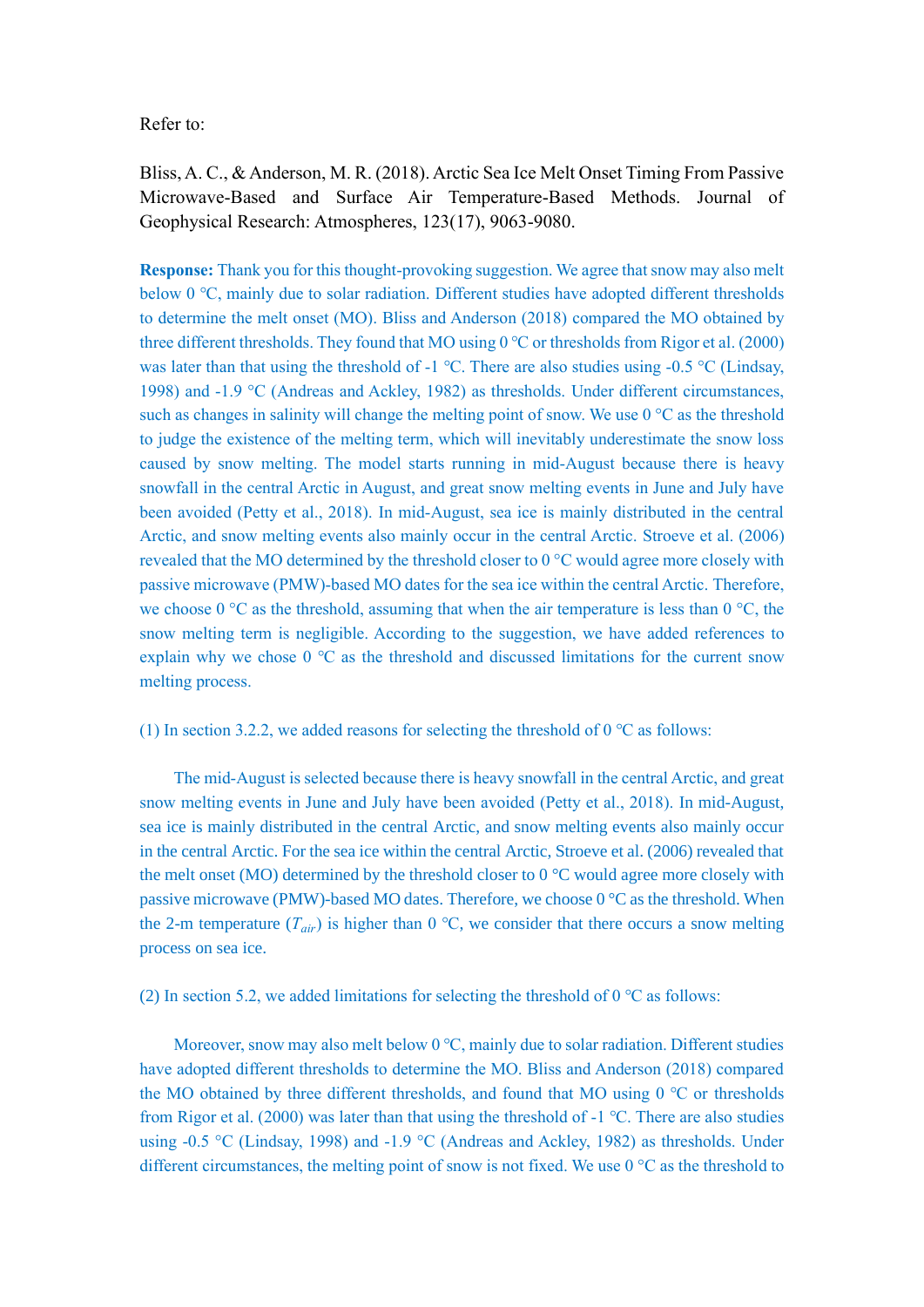judge the existence of the melting term, which will inevitably underestimate the snow loss caused by snow melting.

References:

- Andreas, E. L., and Ackley, S. F.: On the differences in ablation seasons of Arctic and Antarctic Sea ice. J. Atmos. Sci., 39(2), 440-447, https://doi.org/10.1175/1520- 0469(1982)039<0440:OTDIAS>2.0.CO;2, 1982.
- Bliss, A. C., and Anderson, M. R.: Arctic Sea Ice Melt Onset Timing From Passive Microwave-Based and Surface Air Temperature-Based Methods. J. Geophys. Res.: Atmospheres, 123(17), 9063-9080, https://doi.org/10.1029/2018JD028676, 2018.
- Lindsay, R. W.: Temporal variability of the energy balance of thick arctic pack ice. J. Climate, 11(3), 313-333, https://doi.org/10.1175/1520-0442(1998)011<0313:TVOTEB>2.0.CO;2, 1998.
- Rigor, I. G., Colony, R. L., and Martin, S.: Variations in surface air temperature observations in the Arctic. J. Climate, 13(5), 896-914, https://doi.org/10.1175/1520- 0442(2000)013<0896:VISATO>2.0.CO;2, 2000.
- Stroeve, J., Markus, T., Meier, W. N., and Miller, J.: Recent changes in the Arctic melt season. Ann. Glaciol., 44, 367-374, https://doi.org/10.3189/172756406781811583, 2006.

8 Line 200 "wind transports snow into the atmosphere" Most of the snow due to the Blowing snow will fall back to the ice, but there is a spatial redistribution. Main mechanism to transport snow into the atmosphere is evaporation.

**Response:** Thank you for this thought-provoking suggestion. Indeed, most of the snow due to the Blowing snow will fall back to the ice. The main mechanism to transport snow into the atmosphere is evaporation. However, for a grid cell, the wind will bring snow to the atmosphere, causing the redistribution of snow and changing the snow depth of the grid cell. In 2020, Petty (2020) proposed that the snow lost to the atmosphere process when wind speed exceeds the threshold should be considered in NESOSIM. In this study, we do not consider the snow loss to the atmosphere caused by evaporation, but only the blowing snow loss to the atmosphere by the wind. In the revised manuscript, we have added this limitation of the proposed method in the discussion.

The added contents are as follows:

Furthermore, the NESOSIM\_M-PF only considers the simple melting process and does not involve the snow loss caused by evaporation. More complex thermodynamics processes need to be further considered in the future.

9 Line 243 "OIB-measured snow depth is 10.79 cm": Whether the two digits after the decimal point are meaningful? also in other similar places. According to my understanding, the observation accuracy of snow depth can hardly be better than 1cm.

**Response:** Thank you for this thought-provoking suggestion. Some studies use values that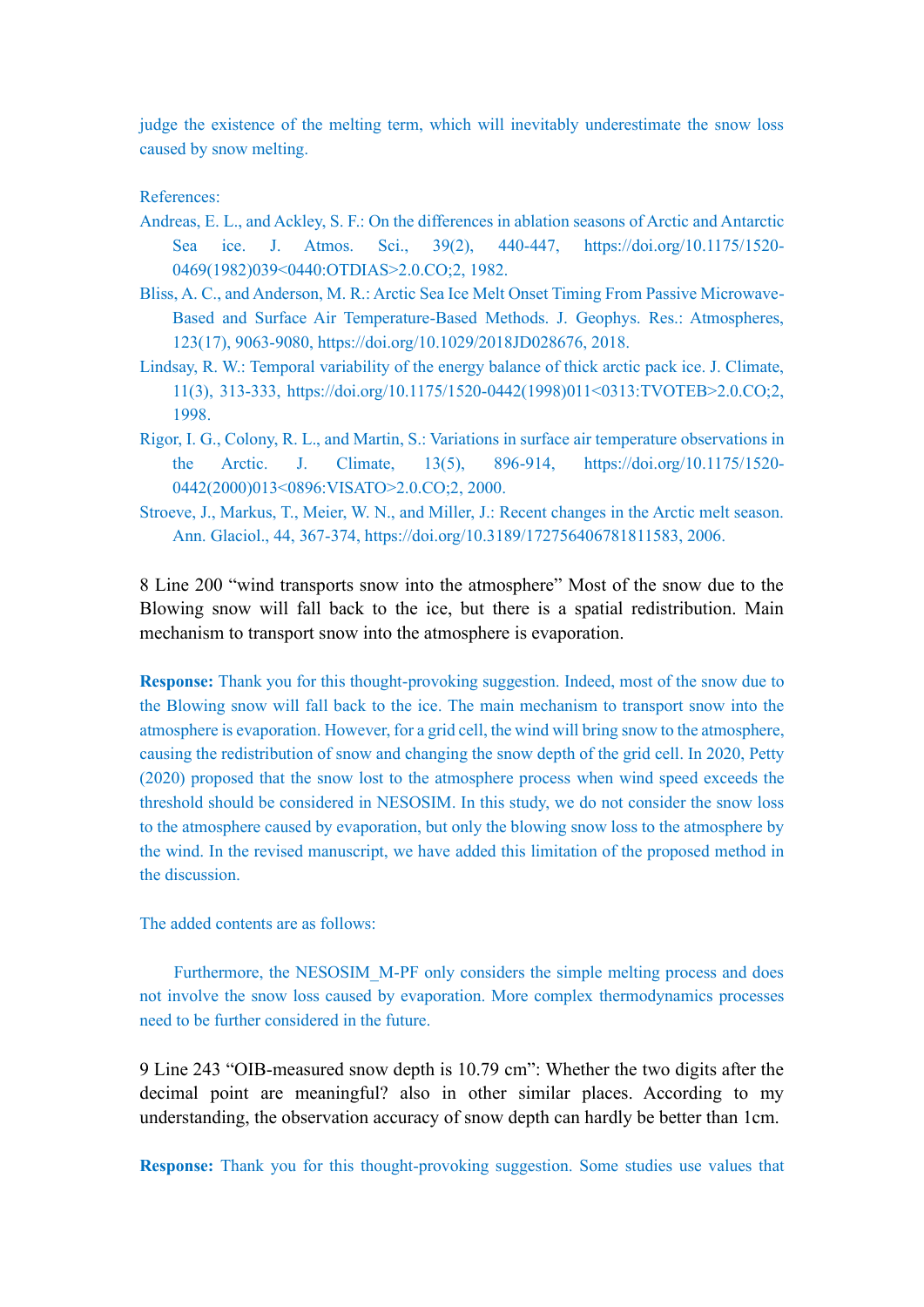include two digits after the decimal point (e.g., Rostosky et al., 2018; Kwok et al., 2017) to describe snow depth. Some studies use one digit after the decimal point (e.g., Kilic et al., 2019; Zhou et al., 2021; Stroeve et al., 2020), and some studies do not retain the number after the decimal point (Petty et al., 2018). In this paper, NESOSIM M-PF snow depth was obtained, and the errors of different snow depths were compared. When the improvement of accuracy is small, the improvement of accuracy will be ignored if we use no digits after the decimal. For example, if we use no digits after the decimal, the RMSE of the two snow depth estimates (NESOSIM v1.0 and NESOSIM M snow depths) is 7 cm (Based on the OIB<sub>QL</sub> data). However, the RMSE of NESOSIM  $\,$  M is less than 7 cm, and the RMSE of NESOSIM v1.0 is greater than 7 cm. Keeping one and two decimal places will have less impact on the results of this study. According to the suggestion and references, we chose the commonly used strategies to describe snow depth (i.e., one digit after the decimal point). Referring to Kwok et al. (2017) and Stroeve et al. (2020), we changed the description in the manuscript to use one digit after the decimal point and the values in the table and figures still retained two decimal places.

10 Line 283 "the IMB-measured snow depth are much smaller than 0, indicating great snow depth underestimation": it is not underestimation, but means the melt of ice surface.

**Response:** We are sorry that this sentence caused a misunderstanding. This sentence means the biases between three estimated snow depths (F1, F2 and F3 snow depth) and the IMB-measured snow depths are less than 0, rather than the IMB-measured snow depth are smaller than 0. In the revised manuscript, we have changed "The biases between the F1, F2 and F3 snow depths and the IMB-measured snow depth are much smaller than 0, indicating great snow depth underestimation" to "The negative biases indicate these three schemes (i.e., FI, F2 and F3) underestimate the snow depth (Table 1)".

| ν           | $0.015$ (F1) | $0.020$ (F2) | $0.025$ (F3) |
|-------------|--------------|--------------|--------------|
| <b>Ns</b>   | 443          | 443          | 443          |
| $RMSE$ (cm) | 16.58        | 16.85        | 17.11        |
| Bias (cm)   | $-6.67$      | $-7.36$      | $-7.97$      |
| $MAE$ (cm)  | 11.06        | 11.28        | 11.51        |
|             | 0.12         | 0.12         | 0.11         |

**Table 1.** Accuracy of NESOSIM\_M with different atmospheric loss coefficient values (*γ*) based on the IMB-measured snow depth (number of same matching points (Ns), RMSE (cm), bias (cm), MAE (cm) and r).

11 Figure 8: what the meaning fro the increased jump at the end of September?

**Response:** Thank you for this thought-provoking suggestion. Except for August and September, the satellite-derived snow depth has been used for assimilation. There is no satellite-derived snow depth in August and September. Therefore, the estimated snow depth in August and September is the NESOSIM\_M snow depth, resulting in the increased jump at the end of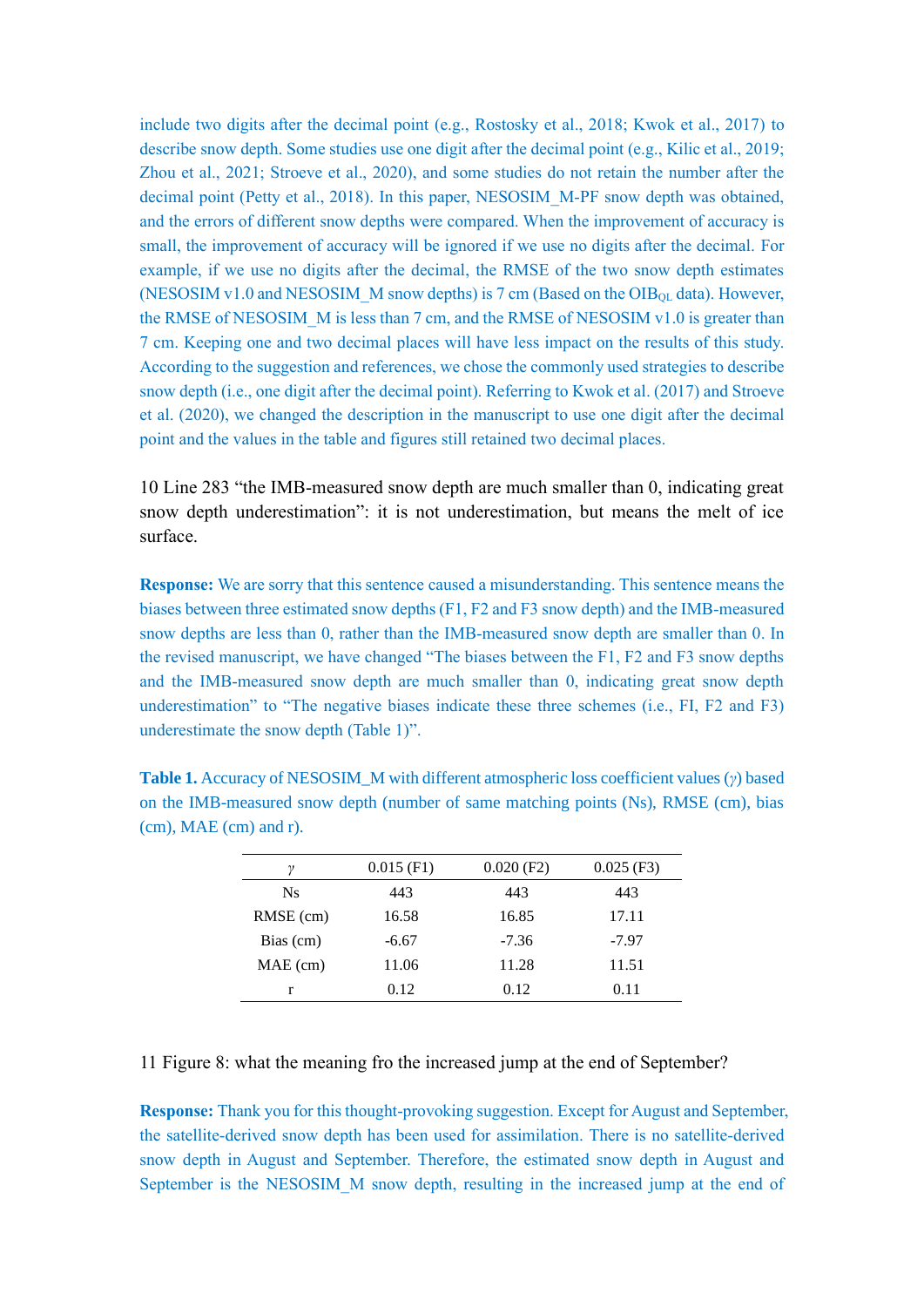## September.

We are sorry we ignored this increased jump earlier. To solve the increased jump at the end of September, we use the NESOSIM\_M-PF snow depth and NESOSIM\_M snow depth at the same time and location in October to establish the linear regression equation as follows:

## $h_{NESOSIM~M-PF}$ =1.2138× $h_{NESOSIM~M}$ +0.9214 (21)

We use Eq. (21) to obtain NESOSIM M-PF snow depths in August and September. The results show that the increased jump at the end of September disappears and variation in snow depth from September to May is more reasonable (Fig. AA).



Figure AA. (a) Variations in the daily average Arctic default snow depth (no post-processing). (b) Variations in the daily average Arctic default snow depth (with post-processing).

In the revised manuscript, we have added the additional processing for eliminating the increased jump at the end of September. The revisions are as follows:

Except for August and September, the satellite-derived snow depth has been used for assimilation. There is no satellite-derived snow depth in August and September. Therefore, the estimated snow depth in August and September is the NESOSIM\_M snow depth, resulting in the increased jump at the end of September. To solve this problem, we use the NESOSIM\_M-PF snow depth and NESOSIM\_M snow depth at the same time and location in October to